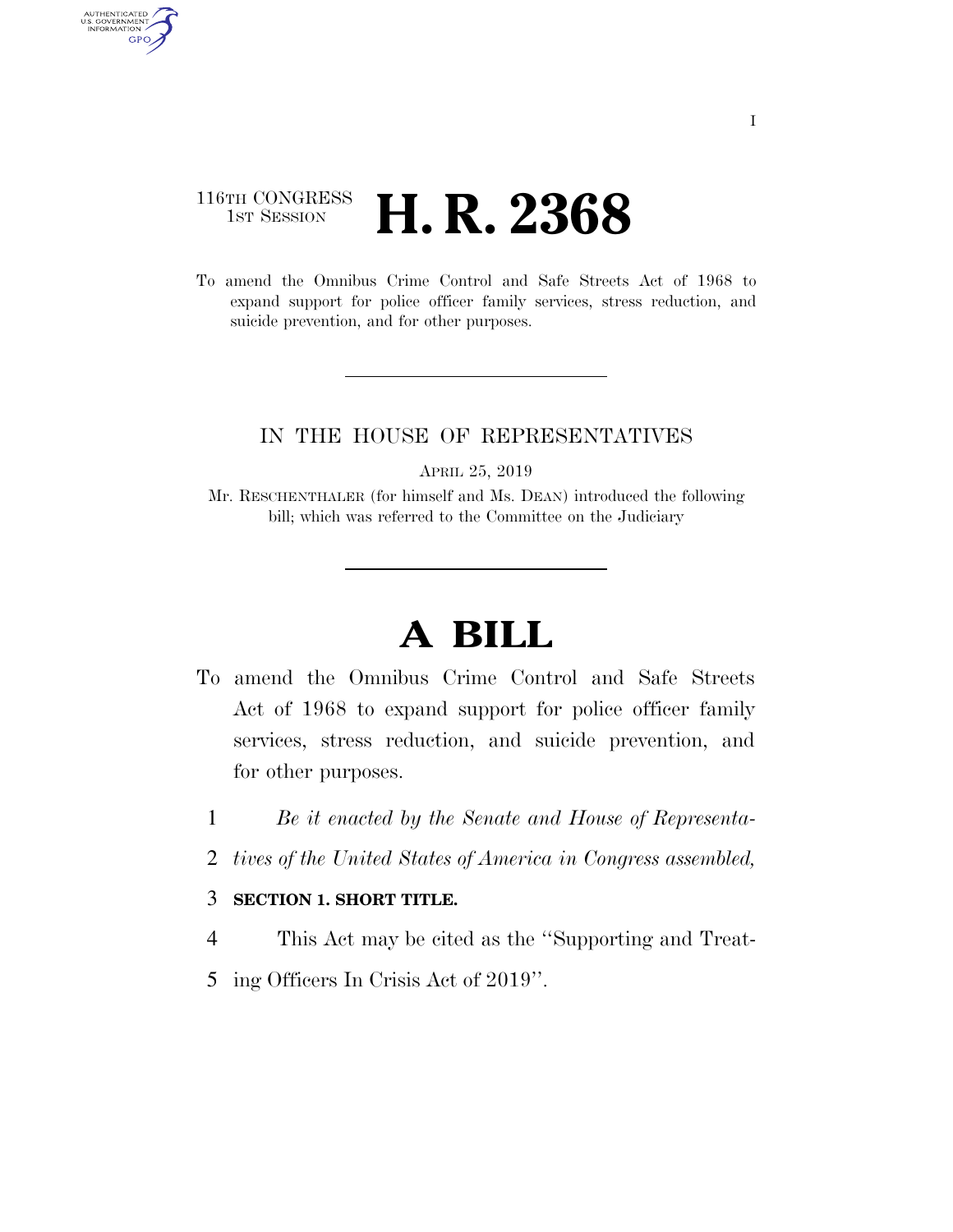| 1              | SEC. 2. EXPANDING SUPPORT FOR POLICE OFFICER FAM-           |
|----------------|-------------------------------------------------------------|
| $\overline{2}$ | ILY SERVICES, STRESS REDUCTION, AND SUI-                    |
| 3              | <b>CIDE PREVENTION.</b>                                     |
| $\overline{4}$ | Part W of title I of the Omnibus Crime Control and          |
| 5              | Safe Streets Act of 1968 (34 U.S.C. 10491 et seq.) is       |
| 6              | amended—                                                    |
| 7              | (1) in the part heading, by striking " <b>FAMILY</b>        |
| 8              | SUPPORT" and inserting "SUPPORT FOR LAW                     |
| 9              | ENFORCEMENT OFFICERS AND FAMILIES";                         |
| 10             | $(2)$ in section 2301 (34 U.S.C. 10491)—                    |
| 11             | $(A)$ in paragraph $(2)$ , by inserting ", in-              |
| 12             | cluding any research and reports developed                  |
| 13             | under the Law Enforcement Mental Health and                 |
| 14             | Wellness Act of $2017$ (Public Law $115-113$ ;              |
| 15             | 131 Stat. 2276)" after "interested parties";                |
| 16             | and                                                         |
| 17             | $(B)$ in paragraph $(4)$ , by inserting ", psy-             |
| 18             | chological services, suicide prevention," after             |
| 19             | "stress reduction";                                         |
| 20             | $(3)$ in section 2302 $(34 \text{ U.S.C. } 10492)$ , by in- |
| 21             | serting "and mental health services" after "family          |
| 22             | support services"; and                                      |
| 23             | $(4)$ in section 2303 (34 U.S.C. 10493)—                    |
| 24             | $(A)$ in subsection $(b)$ —                                 |
| 25             | (i) in paragraph $(1)$ , by inserting "of-                  |
| 26             | ficers and" after "law enforcement"; and                    |
|                |                                                             |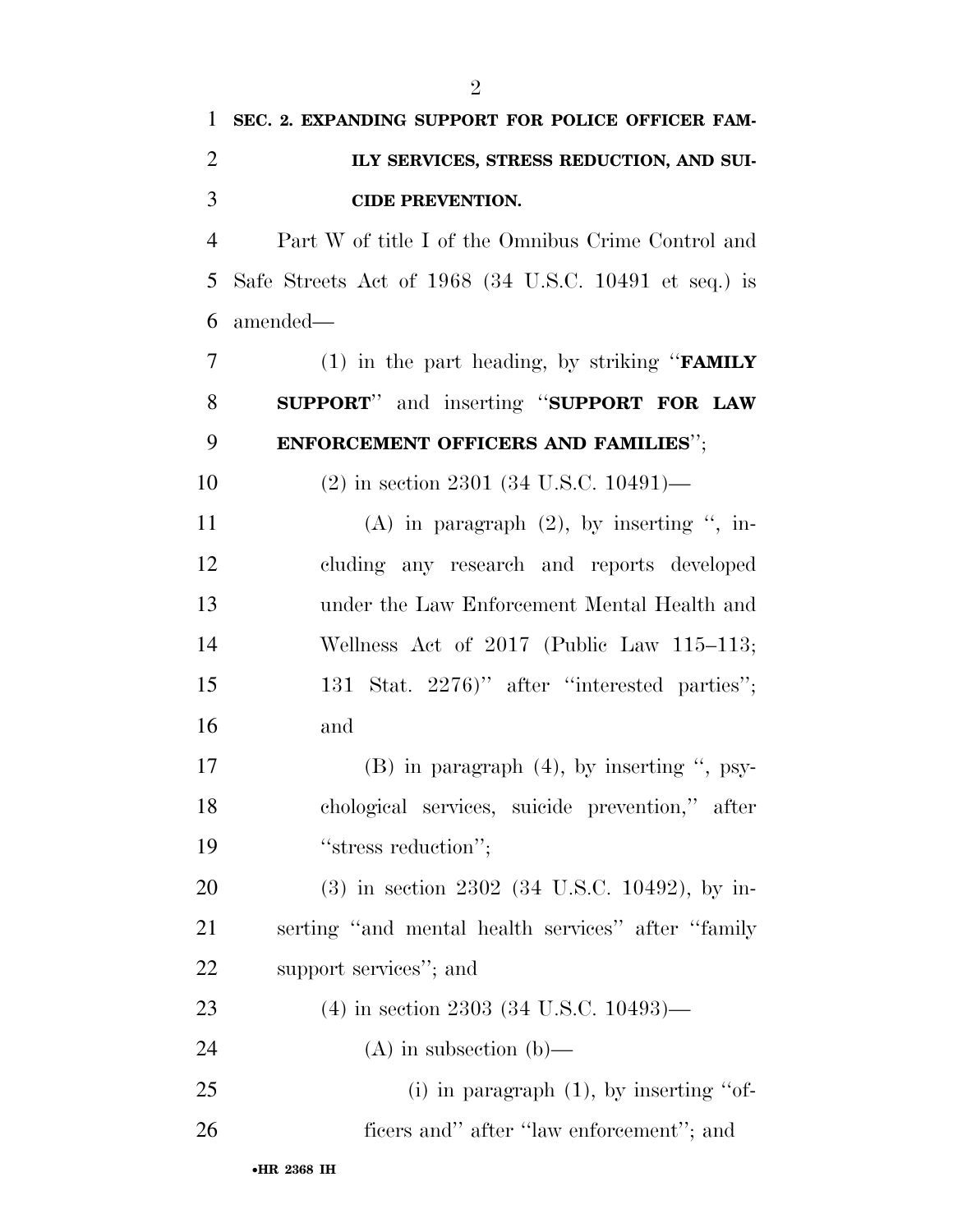| $\mathbf{1}$   | (ii) by amending paragraph (4) to                     |
|----------------|-------------------------------------------------------|
| $\overline{2}$ | read as follows:                                      |
| 3              | "(4) Evidence-based programs to reduce stress,        |
| $\overline{4}$ | prevent suicide, and promote mental health."; and     |
| 5              | $(B)$ in subsection $(e)$ —                           |
| 6              | (i) in paragraph $(5)$ , by inserting ",              |
| $\tau$         | mental health crisis, and suicide preven-             |
| 8              | tion" after "family crisis";                          |
| 9              | (ii) in paragraph $(6)$ , by striking                 |
| 10             | "human immunodeficiency virus" and in-                |
| 11             | serting "infectious disease";                         |
| 12             | (iii) in paragraph $(8)$ , by inserting ",            |
| 13             | injured, or permanently disabled" after               |
| 14             | "killed"; and                                         |
| 15             | (iv) by striking paragraph (10) and                   |
| 16             | inserting the following:                              |
| 17             | $\lq(10)$ Specialized training for identifying, re-   |
| 18             | porting, and responding to officer mental health cri- |
| 19             | ses and suicide.                                      |
| 20             | $"(11)$ Technical assistance and training to sup-     |
| 21             | port any or all of the services described in para-    |
| 22             | graphs $(1)$ through $(10)$ .".                       |